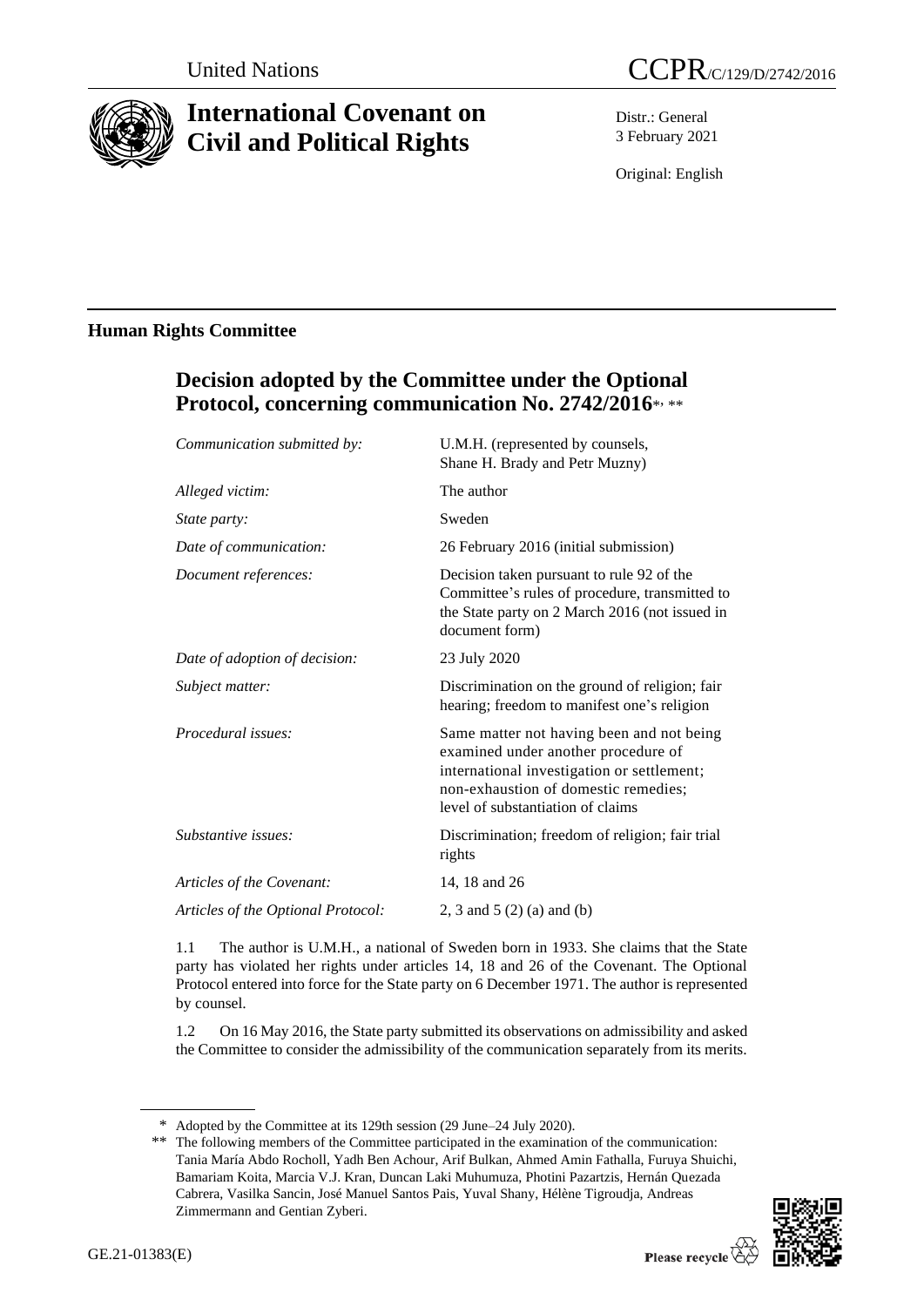On 19 June 2017, the Committee, acting through its Special Rapporteur on new communications and interim measures, decided to refuse the State party's request.

#### **Facts as submitted by the author**

2.1 The author is an elderly member of a religious order known as the Worldwide Order of Special Full-Time Servants of Jehovah's Witnesses. In 1955, she began her religious service as a member of the Order in a community similar to a monastery, known as "Bethel", located in Sweden. Her late husband was also a member of the Order. The Order is an unincorporated international association of Jehovah's Witnesses who are consecrated individuals and religious ministers and who have made a commitment to serve in a special, full-time capacity. The members of the Order perform religious duties in Bethel facilities worldwide or they serve in other religious capacities. They vowed to abstain from secular employment. All members of the Order have taken a religious vow of obedience and poverty in which they agreed to receive no compensation for the religious services they provide to the Order.<sup>1</sup> The author used to perform various tasks at Bethel, including housekeeping, doing the laundry and providing translation services.

2.2 In order to help care for her physical needs, the Order provides the author with a small monthly allowance, room and board. The financial assistance provided by the Order is not based on achievement. Each member of the Order receives the same support for their basic needs even if they are no longer able to perform any religious services.

2.3 In 2012, the author challenged the tax assessments issued by the Tax Agency for the period 2005–2011, requiring the author to pay an income tax on the financial assistance she had received from the Order during the time period in question. On 12 June 2012, the Administrative Court rejected the author's appeal. Without setting out the reasons, the Court concluded that the facts of the author's case were almost identical to those of another case decided by the Council for Advance Tax Rulings of Sweden on 10 May 2011. The author's appeal to the Administrative Court of Appeal was rejected on 12 December 2012. On 25 June 2013, the Supreme Administrative Court refused her request for leave to appeal.

2.4 In 2013, in a separate set of proceedings, the author challenged her 2012 tax assessment, because the financial allowance provided to her by the Order in the amount of 94,287 Swedish kronor<sup>2</sup> was taxed as income at a rate of 32.64 per cent. The author was not given the opportunity to present her case orally and the Tax Agency dismissed her complaint on 18 September 2013. The author appealed this decision. The author was heard in court. On 19 March 2014, the Administrative Court nonetheless dismissed the appeal concluding that the case was almost identical with her earlier claims challenging the tax assessments for the period 2005–2011, which had eventually been rejected by the authorities. The Administrative Court also stated that the case was principally identical to a separate case ("*M.A. v. the Swedish Tax Agency*"), for which the Council of Advance Tax Rulings had issued a decision on 10 May 2011. <sup>3</sup> The author filed for an appeal, which was rejected by the Administrative Court of Appeal on 2 October 2014. On 9 January 2015, the author's request for leave to appeal was refused by the Supreme Administrative Court.

#### **Complaint**

3.1 The author claims that the State party has violated her rights under articles 14, 18 and 26 of the Covenant by obliging her to pay an income tax on her modest monthly allowance provided by the Order.

3.2 Regarding her claims under article 26 of the Covenant, she claims that the State party has long exempted members of other religious orders from paying an income tax on the

<sup>1</sup> In Sweden, the Order is administered by the registered religious organization *Jehovas Vittnen* (Jehovah's Witnesses). Only a tiny fraction of Jehovah's Witnesses are members of the Order. In 2012, out of 22,000 Jehovah's Witnesses, only 75 were members of the Order living at the Bethel.

<sup>&</sup>lt;sup>2</sup> Equivalent to approximately \$11,021 on 17 December 2015. In its observations of 22 February 2018, the State party submits that in fact, the Tax Agency valued the allowance afforded to the author at 87,001 Swedish kronor (\$10,170).

<sup>3</sup> The author refers to *M.A. v. the Swedish Tax Agency*, decision No. 123-10/D, dated 10 May 2011.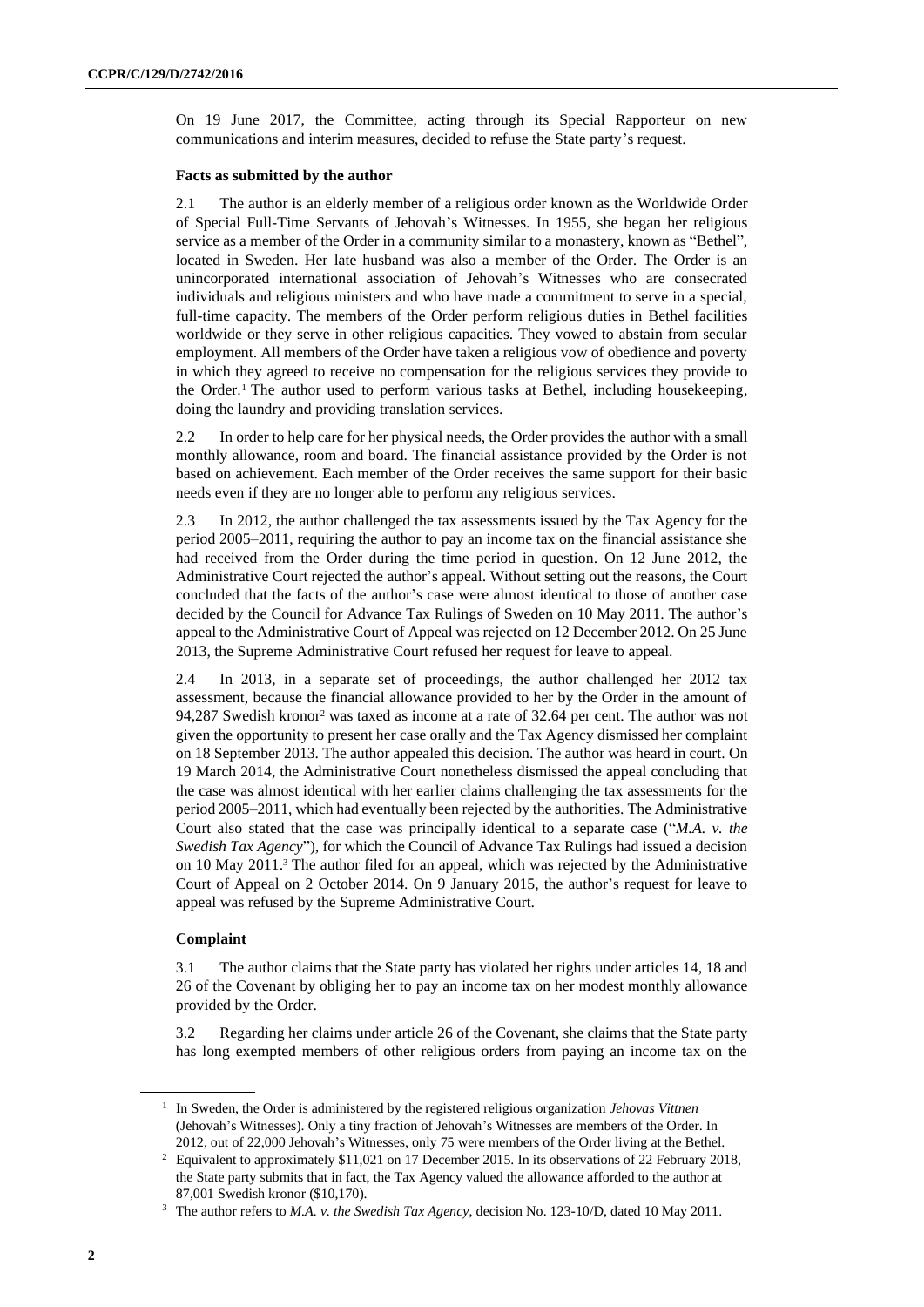financial support received from their respective orders. This exemption is based on the fact that members of those orders are not to be considered employees as they do not serve for pecuniary gain. In view of her situation, the domestic authorities should not have presumed her membership with the Order to be based on an employment relationship. The author claims that, on one side, the State party violated article 26 of the Covenant insofar as it refused to apply to her the same exemption it applies to other religious orders without providing any justification for the differential treatment. On the other side, the author claims a violation of article 26 because the State party failed to treat the author differently from those persons whose situation is significantly different – that is, persons who took up secular employment in the pursuit of pecuniary gain.

3.3 The author acknowledges that States parties are not obliged to provide particular pecuniary benefits to their citizens; however, once benefits are granted, they must be provided in a non-discriminatory manner. Relying on the dissenting opinion in the case of *M.A. v. the Swedish Tax Agency*, the author argues that according to the well-established practice of the Tax Agency, which is in line with the relevant provisions of domestic law, any income originating in a community similar to a monastery must be exempt from taxation. As pointed out in the dissenting opinion, the similarities between the author's Order and other tax-exempted communities are evident. In this regard, the author reiterates that all who serve at Bethel receive the same allowances, which are not dependent on the nature of the members' assignments, and they continue to receive those allowances even if they cannot carry out their daily tasks anymore.

3.4 In addition, the author submits that the State party also exempted members of the European Volunteer Service from their tax payment obligation, because the Tax Agency decided that the monthly allowance (115 euros), room and board provided to more than 250 volunteers of the European Volunteer Service, who work full-time for at least one year for a not-for-profit organization in Sweden, are not subject to taxation. The author submits that for the purposes of this communication, there is no difference between the situation of the volunteers of the European Volunteer Service and her own. Nonetheless, she has been treated differently.

3.5 Regarding her claims under article 18 of the Covenant, the author submits that being labelled as an employee who is working for pecuniary gain is deeply offensive to her religious beliefs. It denigrates the lifelong commitment she and her husband made to forego pecuniary gain and to live their lives in the service of their God, Jehovah. Such an interference was neither prescribed by law nor necessary in a democratic society. In this respect, it is argued that in order to satisfy the "prescribed by law" criterion, the law must, among other things, be formulated with sufficient precision as to enable citizens to regulate their conduct and to foresee, to a degree that is reasonable in the circumstances, the consequences that a given action may entail.<sup>4</sup> Chapter 10, section 1 and chapter 11, section 1 of the Income Tax Act, however, do not meet this criterion as they leave the door open for conflicting interpretations as demonstrated by the dissenting opinion in the case of *M.A. v. the Swedish Tax Agency*. The author further submits that an international consensus concerning the non-employment nature of the relationship between the members and the Order already appears to exist.<sup>5</sup> In addition, the imposed tax burden is disproportionate and it has a detrimental effect on the manifestation of the author's religious beliefs in the light of the fact that members of other religious orders are exempt from tax payment on the financial assistance provided to them.

3.6 Relying on article 14 of the Covenant, the author recalls that the right to a fair hearing encompasses the right to a reasoned decision. Nevertheless, the Administrative Court of Appeal summarily rejected her appeal and failed to address any of her arguments, including

<sup>&</sup>lt;sup>4</sup> The author makes reference to several judgments of the European Court of Human Rights. See, inter alia, *Association Les Témoins de Jéhovah v. France* (application No. 8916/05), judgment of 30 June 2011, para. 66 (in French); *Maestri v. Italy* (application No. 39748/98), judgment of 17 February 2004, para. 30.

<sup>5</sup> The author indicates that the European Court of Human Rights concluded that Jehovah's Witnesses who had carried out religious service at the Bethel community centre were not employees of the centre but unpaid volunteers and that they did not work there for material gain (application No. 8916/05, judgment of 30 June 2011).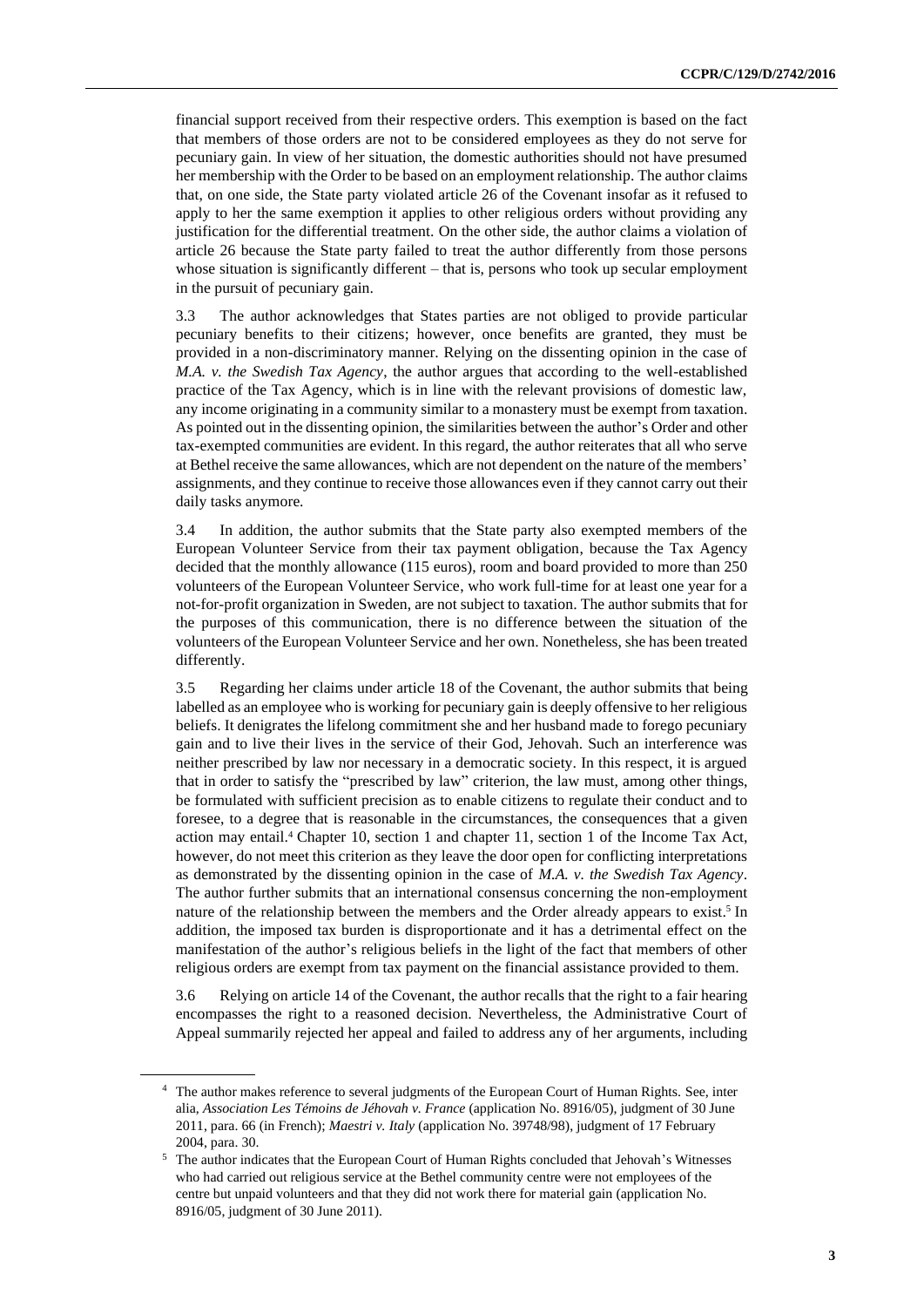the discrimination claim raised in her submissions and her oral testimony. The case of *M.A. v. the Swedish Tax Agency*, which the Administrative Court seemed to rely on, should not have been applied to her case. The applicant in the referenced case was said to have engaged in some kind of outreach work. The author's situation, however, differs substantially from that of the applicant owing to her advanced age. On 9 January 2015, the Supreme Administrative Court refused to grant leave to appeal without setting out the reasons for its decision, even though the failure of the lower courts to reason their decisions and address the author's claims was undoubtedly a "gross omission or gross mistake" that should have benefited from a review by the Supreme Administrative Court.

#### **State party's observations on admissibility**

4.1 In a note verbale dated 16 May 2016, the State party requested the Committee to declare the communication inadmissible under article 5 (2) (a) of the Covenant, since the same matter had been examined under another procedure of international investigation or settlement. In this respect, the State party underlines that it has made a declaration upon the ratification of the Optional Protocol according to which the Committee shall not consider any communication from an individual unless it has ascertained that the same matter is not being examined or has not been examined under another procedure of international investigation or settlement.

4.2 As regards the facts of the case, the State party underlines that on 20 December 2013 the author was 1 of the 115 members of the Order who jointly filed an application with the European Court of Human Rights, challenging their tax assessments for the period 2004– 2011. On 16 September 2014, the European Court, sitting as a Committee of three judges, declared the application inadmissible as the application did not disclose any appearance of a violation of the rights and freedoms set out in the Convention for the Protection of Human Rights and Fundamental Freedoms (European Convention on Human Rights) or the Protocols thereto.

4.3 On 6 July 2015, the author lodged another application with the European Court. On 1 October 2015, she was informed that the Court, sitting in a single-judge formation, found that the admissibility criteria set out in articles 34 and 35 of the European Convention on Human Rights had not been met.

4.4 The State party submits that in her communication to the Committee, the author has alleged that her rights under articles 14, 18 and 26 of the Covenant were violated. In her 2015 application to the European Court of Human Rights, the author invoked articles 6, 9 and 14 of the European Convention on Human Rights. The State party notes that the articles on which the author is relying in her present communication coincide with the claims she brought before the European Court under the respective articles of the Convention. Furthermore, the State party observes that the author does not contest that her 2015 application to the European Court and the present communication to the Committee concern the same facts and issues. Accordingly, in the State party's view, the present communication relates to the same matter as the 2015 application previously lodged by the author with the European Court, within the meaning of article 5 (2) (a) of the Optional Protocol.

4.5 Regarding the issue of whether the European Court of Human Rights has examined the 2015 application for the purposes of article 5 (2) (a) of the Optional Protocol, the State party submits that it contests the author's claim that her 2015 application has not been examined by the European Court. The State party recalls that the Committee has already held in earlier cases that where the European Court has based a decision of inadmissibility not solely on procedural grounds, but on reasons that involve even a limited consideration of the merits of the case, the same matter has been examined within the meaning of the respective reservations to article 5 (2) (a) of the Optional Protocol.<sup>6</sup>

4.6 The State party argues that according to rule 47 of the Rules of the European Court of Human Rights, the submission of an incomplete application may result in that application not being examined by the European Court except in limited instances. It is apparent that, had

<sup>6</sup> The author refers to the cases of *Puertas v. Spain* (CCPR/C/107/D/1945/2010), para. 7.3; and *Mahabir v. Austria* (CCPR/C/82/D/944/2000), para. 8.3.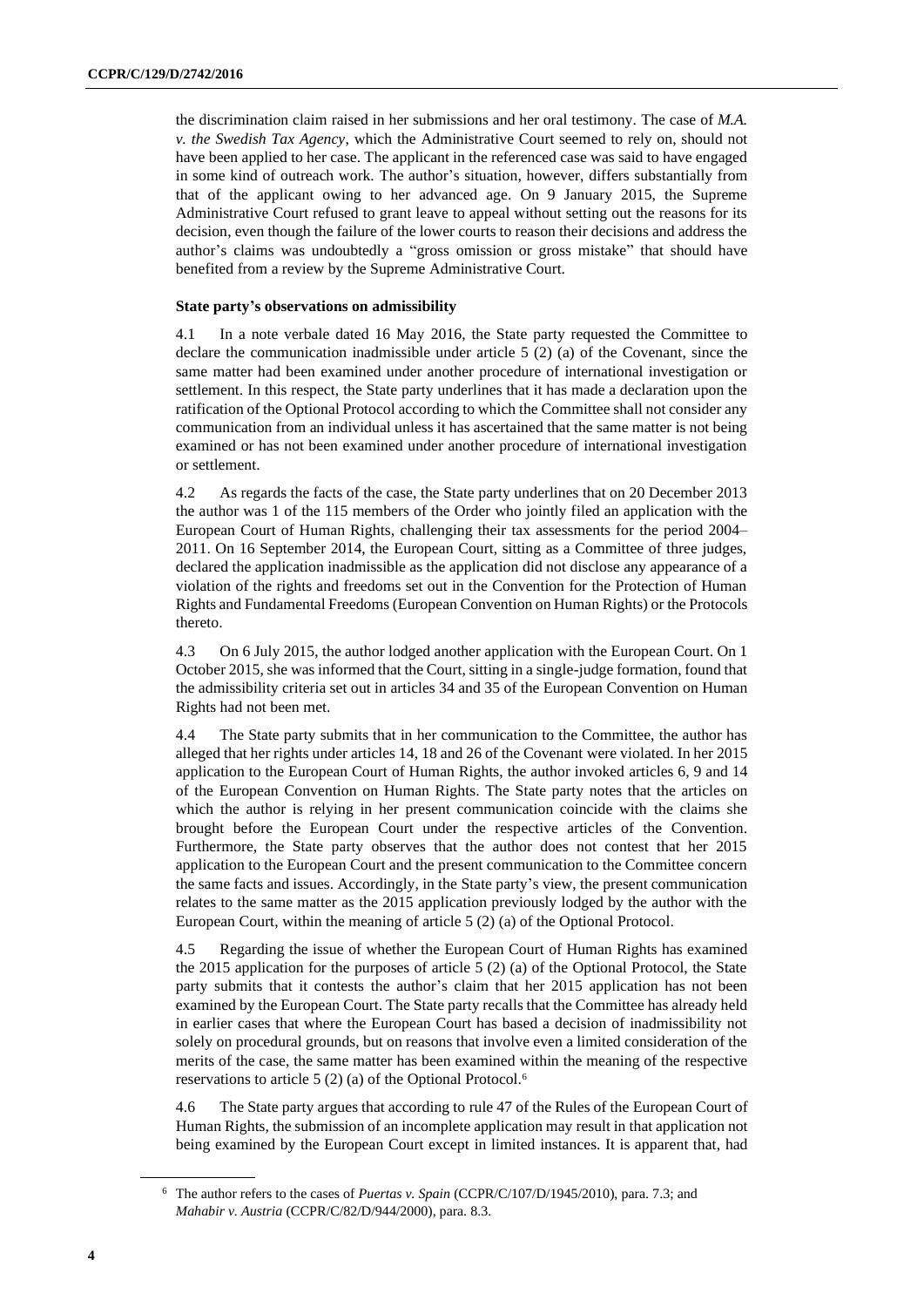the author indeed failed to fulfil any of the formal requirements set out in rule 47, her 2015 application might not have been registered or considered by the European Court at all. It follows that her application must have complied with the basic formal requirements mentioned therein.

4.7 Furthermore, there is nothing in the author's communication to the Committee indicating that her 2015 application to the European Court did not fulfil the criteria in article 34 of the European Convention of Human Rights. Nor did she substantiate that it was the inadmissibility grounds set out in article 35 (1) of the Convention that had been applied by the European Court in her case. On the contrary, it appears that, in her 2015 application to the European Court, the author properly demonstrated that she had exhausted domestic remedies and that she had complied with the six-month time limit. Furthermore, the State party notes that the 2015 application was not anonymous.

4.8 Regarding the inadmissibility ground set out in article 35 (2) (b) of the European Convention on Human Rights, the State party underlines that even though there was an even earlier application submitted by the author to the European Court of Human Rights, the 2013 application and the 2015 application relate to different domestic tax assessments and judicial proceedings. Therefore, there is nothing before the Committee to conclude that the European Court declared the author's 2015 application inadmissible for having examined the same matter in her 2013 application for the purposes of article 35 (2) (b) of the Convention. Should the Committee come to a different conclusion, the author submits that her 2013 application should be considered to relate not only to the same matter as her 2015 application but also as her present application to the Committee. In such a case, given the wording of the decision of the European Court concerning the 2013 application, explicitly stating that the application did not disclose any appearance of a violation of the rights and freedoms set out in the Convention and the Protocols thereto, the present communication should also be declared inadmissible under article 5 (2) (a) of the Optional Protocol.

4.9 Having excluded the application of the majority of inadmissibility grounds that could have been applied in the author's case, the State party further argues that the remaining inadmissibility grounds set out in articles 35 (3) (a) and (b) of the European Convention on Human Rights must involve to a certain degree an examination of the merits of the case. It is therefore evident that there has been an examination of the merits of the author's case by another international investigation or settlement.

#### **Author's comments on the State party's observations on admissibility**

5.1 On 9 December 2016, the author submitted her comments on the State party's observations on admissibility. The author agrees with the State party's conclusion that her 2013 application to the European Court of Human Rights differs from her 2015 application and from her present communication to the Committee as regards the facts of the case and the claims raised therein. She further agrees that the present communication to the Committee and her 2015 application to the European Court raise the same legal and factual issues and can be considered to be the same matter for the purposes of article 5 (2) (a) of the Optional Protocol. On the other hand, the author disputes that there has been an examination by the European Court of the merits of her 2015 application. In this regard, the author submits that even in cases where the European Court did not find any appearance of violation of the rights and freedoms guaranteed by the European Convention on Human Rights and the Protocols thereto, the Committee concluded that the limited reasoning in the succinct terms of the Court's letter did not allow the Committee to assume that the examination had included sufficient consideration of the merits.<sup>7</sup>

5.2 Regarding the author's 2015 application, the author notes that it was decided in a single-judge formation and the decision unequivocally states that the European Court of Human Rights found that the admissibility criteria set out in articles 34 and 35 of the European Convention on Human Rights had not been met. This case is therefore to be distinguished from other cases where the Committee has found that the inadmissibility decision of the European Court precluded it from examining the complaint. The author notes

<sup>7</sup> *Puertas v. Spain* (CCPR/C/107/D/1945/2010), para. 7.3.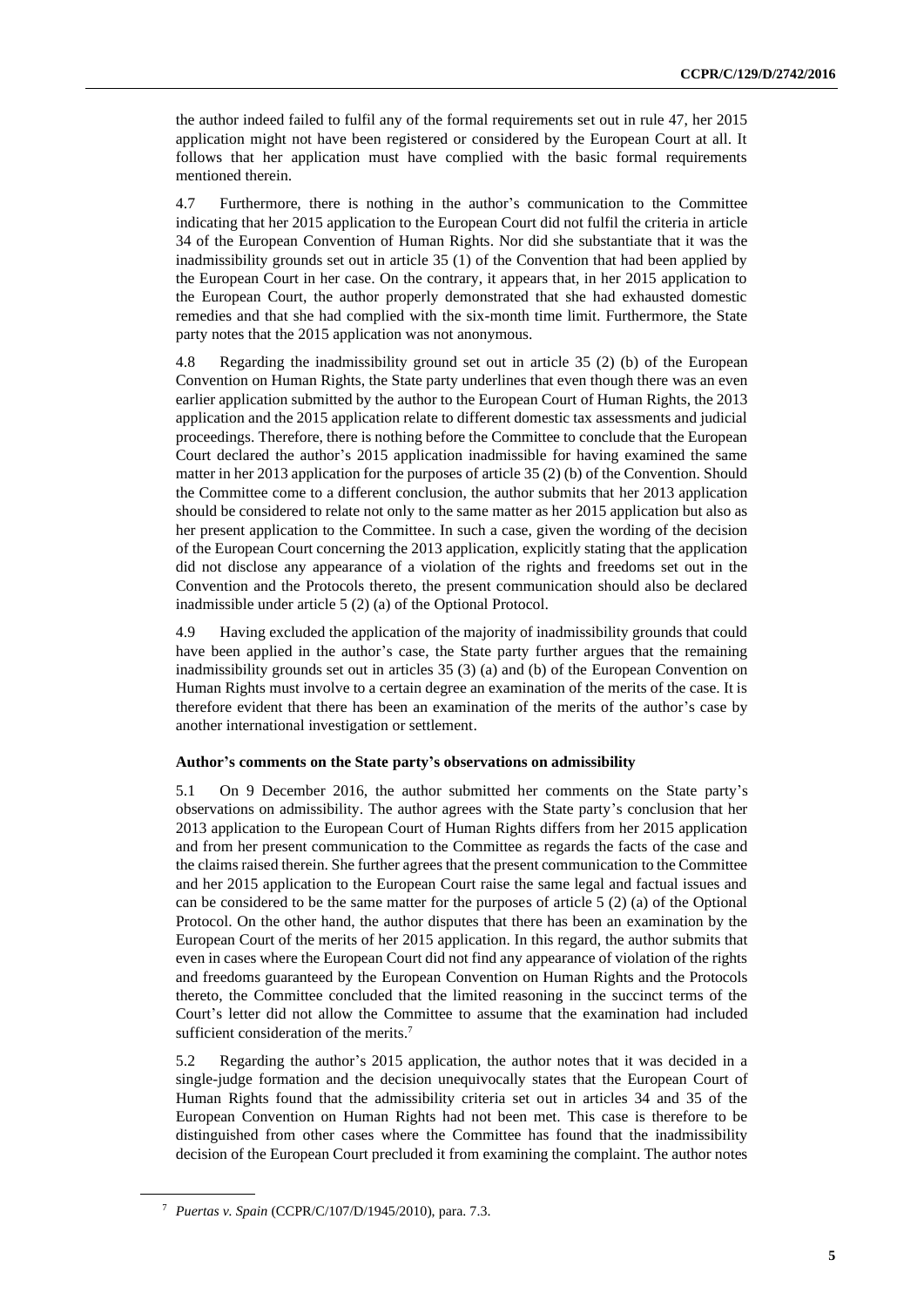that the State party's arguments are nothing but mere speculation about what could have been the exact ground for the European Court's inadmissibility decision. With regard also to the threshold established by the Committee in *Puertas v. Spain* in terms of what constitutes a sufficient consideration of the case for the purposes of article 5 (2) (a) of the Optional Protocol, the author concludes that there is nothing before the Committee to conclude that the European Court addressed the merits of her 2015 application and invites the Committee to declare her communication admissible.

#### **State party's additional observations**

6.1 In a note verbale dated 22 February 2018, the State party partially reiterated and partially supplemented its arguments relating to the admissibility of the complaint, and it submitted its observations on the merits.

6.2 The State party describes the relevant domestic laws<sup>8</sup> and procedures and provides information regarding the applicable jurisprudence of the domestic authorities. It submits that for the purposes of the challenged tax payment obligation, the term "employment" (*tjänst*) 9 means a position, assignment or other income-generating activity of a permanent or temporary nature. Wages, fees, remuneration of expenses, pensions, benefits and all other income received from employment are to be declared as income, unless otherwise provided for in the domestic legislation. Gifts, education grants or grants for purposes other than education are tax-exempt as long as they do not constitute remuneration for work and are not paid periodically.

6.3 The State party underlines that there is no provision in Swedish law guaranteeing a general tax exemption for members of certain religious communities. It adds that there may be some older decisions of lower courts in which it was ruled that remuneration received by members of certain religious communities was not subject to taxation. Nevertheless, there is only one recent decision dealing with the matter that has been delivered by the Supreme Administrative Court, which now serves as precedent. This decision upheld the advance ruling of the Council for Advance Tax Rulings establishing that the applicant, who was a member of the Order and worked in the Bethel facility, should declare his allowance (free housing, meals and payments) as income from employment.<sup>10</sup>

6.4 In this regard, the State party explains that the Council for Advance Tax Rulings functions similarly to a court. The Council issues binding advance rulings on tax matters, should that be important for a particular case or for the uniform interpretation or application of the law. The advance ruling is binding on the Swedish Tax Agency and on the general administrative court, if the person applying for the ruling so requests. However, if an advance ruling has been upheld by the Supreme Administrative Court, such a ruling will be binding in the same manner as any other precedent decided by the Supreme Administrative Court, even in the absence of a request to that effect.

6.5 As regards the facts of the case, the State party submits that in 2013, the author, together with other members of the Order, lodged an application with the Chancellor of Justice in Sweden. <sup>11</sup> They claimed that their tax assessments for the period 2005–2011 violated articles 6, 9 and 14 of the European Convention on Human Rights and article 1 of Protocol No. 1 to the Convention. On 14 January 2014, the petition was rejected explicitly

<sup>8</sup> Chapters 8, 10 and 11 of the Income Tax Act of Sweden of 1999, which entered into force on 1 January 2000.

<sup>9</sup> It is noted that the Swedish word *tjänst* is translated as "employment" in English, but that in Swedish it has a broader meaning, which according to the Swedish National Encyclopedia includes "action that is of use to someone else".

<sup>&</sup>lt;sup>10</sup> The decision underlines that if remuneration was provided on the basis of "preaching activity" instead of some kind of work performed within the community's "household", the allowance remained taxable, as it had been under the rules of the old tax system of Sweden.

<sup>&</sup>lt;sup>11</sup> The Chancellor of Justice has the power, as the Government's general legal representative, to receive complaints and claims for damages directed against Sweden. The decision of the Chancellor is binding on the State and may not be appealed. However, in case of a negative decision, the claimant is not prevented from instituting civil proceedings for damages before the ordinary courts.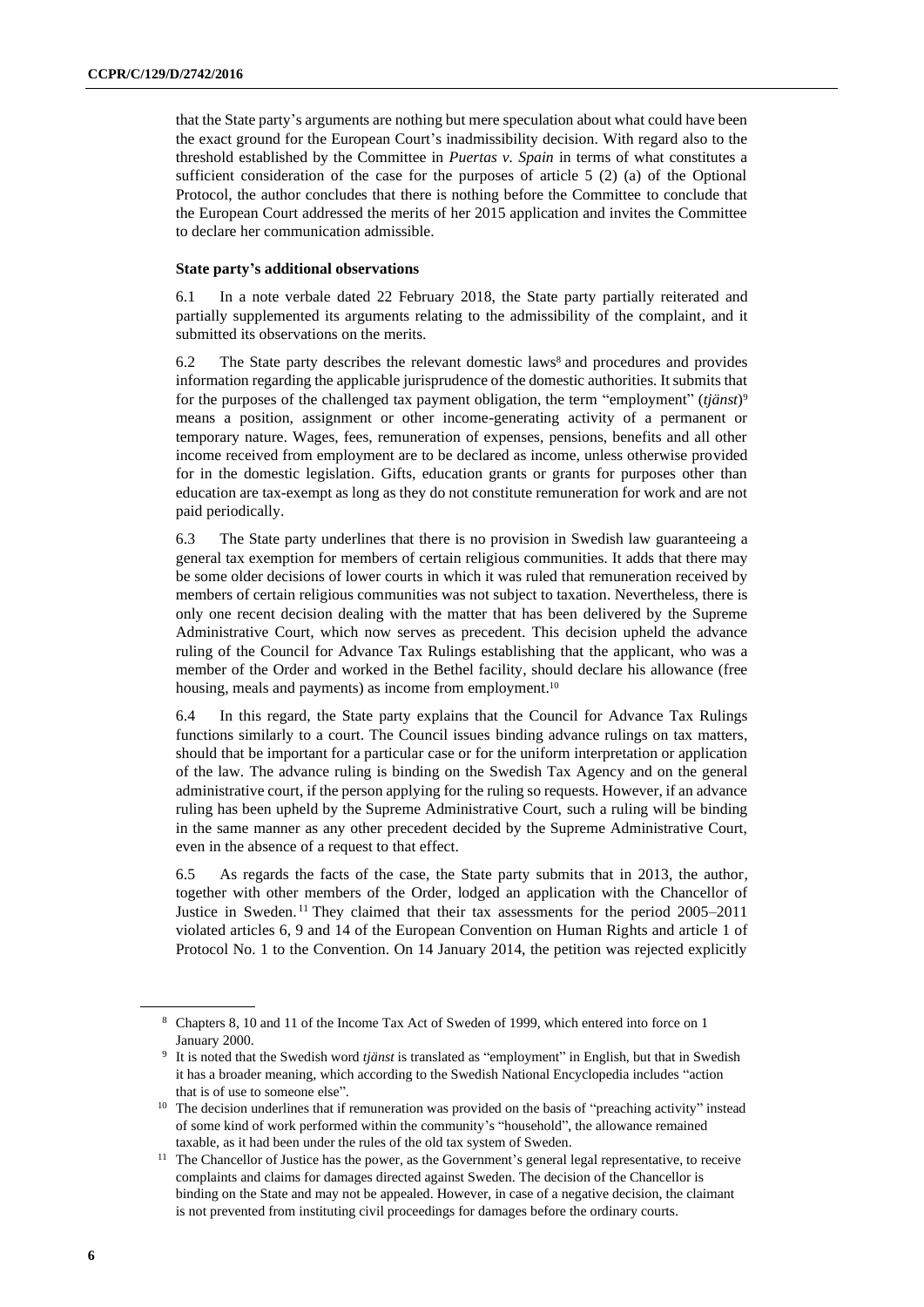ruling that the authors' tax payment obligation did not amount to a violation of the Convention.

6.6 As regards the admissibility of the communication, the State party reiterates its arguments of 16 May 2016. In addition, it argues that the complaint should be deemed inadmissible for lack of sufficient substantiation for the reasons set out in its submission addressing the merits of the case.

6.7 It is further argued that to the extent that the complaint is based on the author's claim concerning her inability to work due to her physical constraints, the complaint must be declared inadmissible for non-exhaustion of domestic remedies as this claim was not brought before the domestic authorities.

6.8 As regards the author's claims under article 14 of the Covenant, the State party contends that they should be declared inadmissible for being incompatible *ratione materiae* with the provisions of the Covenant. In this respect, the State party argues that tax disputes cannot be considered to relate to a determination of rights and obligations in a suit at law, especially in the present case because the domestic proceedings did not involve a penalty, such as a tax surcharge, or concern the determination of a criminal charge. The concept of a "suit at law" encompasses judicial procedures aimed at determining rights and obligations pertaining to the areas of contract, property and torts in the area of private law, and the equivalent notions in the area of administrative law. <sup>12</sup> Although the English versions of article 14 (1) of the Covenant and article 6 (1) of the European Convention on Human Rights differ somewhat, the French versions similarly stress the civil nature of the rights and obligations in question. Furthermore, the Committee has already held that the wording and scope of article 14 (1) of the Covenant coincides with that of article 6 (1) of the Convention.<sup>13</sup> It is therefore of relevance that according to the case law of the European Court of Human Rights, tax disputes fall outside the scope of article  $6(1)$  of the Convention.<sup>14</sup>

6.9 As regards the merits of the complaint, the State party contests that the author has been discriminated against on the ground of her religion in comparison to similarly situated members of other religious orders. It reiterates that there is no legal basis for an exemption from taxation for the member of any religious orders. The decisive issue is whether remuneration is to be regarded as income from employment for the purposes of the relevant provisions of the Income Tax Act. In this regard, the State party does not contest the information provided by the author that the Swedish Tax Agency stated in a position paper to the Council for Advance Tax Rulings that the Agency maintained a practice that free housing, free meals and pocket money were exempt from taxation when provided to persons living in what could be characterized as a community similar to a monastery. The Tax Agency's position paper was based on three rulings of lower courts, issued in 1957, 1968 and 1986, to which the author also refers. These rulings, however, date back to a period preceding the tax reform of 1990 and the entry into force of the Income Tax Act on 1 January 2000.

6.10 The State party emphasizes that until the advance ruling of the Council for Advance Tax Rulings, which was upheld by the Supreme Administrative Court in a decision of 30 April 2012, there had not been any authoritative decision interpreting the law applicable to the author's case. These precedent rulings, however, do not allow for an exemption from taxation levied on allowances provided to persons living in communities similar to monasteries. Apart from those very old cases, the author failed to demonstrate that there was a more recent decision on the same matter by domestic courts other than that of the Supreme Administrative Court. Accordingly, she failed to show that there were comparable cases in which the exemption had been granted. In this regard, the State party notes that, without further evidence, it cannot accept the author's assertion that members of the Orders listed in appendix 26 to the communication have been exempt from taxation.

<sup>&</sup>lt;sup>12</sup> Human Rights Committee, general comment No. 32 (2007), para. 16.

<sup>13</sup> *Kollar v. Austria* (CCPR/C/78/D/989/2001), para. 8.6; and *Pronina v. France* (CCPR/C/111/D/2390/2014), para. 4.4.

<sup>14</sup> European Court of Human Rights, *Ferrazzini v. Italy* (application No. 44759/98), judgment of 12 July 2001, para. 29.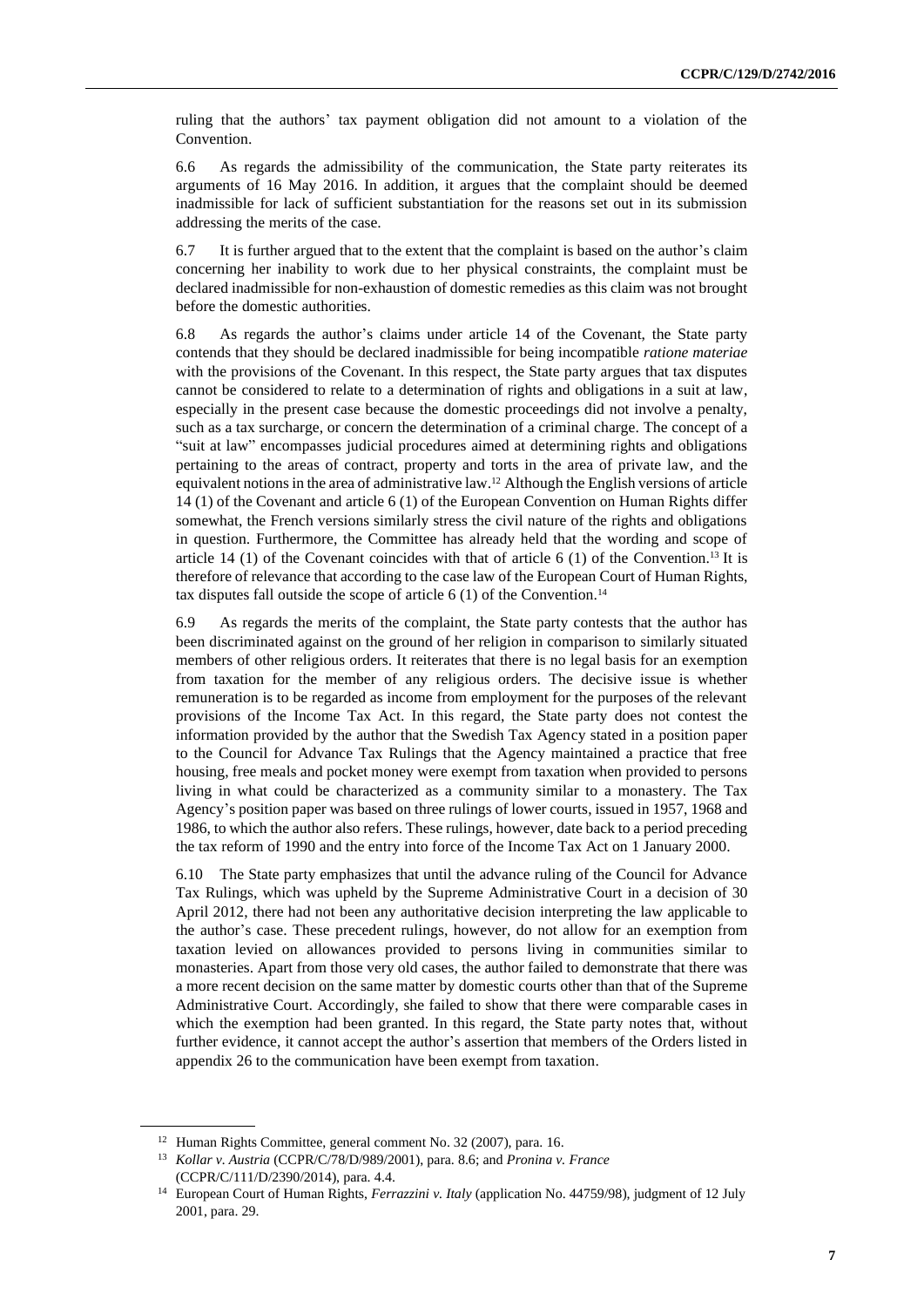6.11 As regards the criteria that seem to have been vital in the assessment of what qualifies as employment in the precedent decision, the State party highlights the following elements: the applicant's pledge towards the Order, the type and quantity of work performed, the place where the work is carried out and the target group. In carrying out this assessment it was established that the applicant, through the vow given when he became a member of the Order, had committed himself to be at the Order's disposal to carry out various tasks on a full-time basis and to accept and receive benefits of the described kind. Furthermore, he worked on a full-time basis at the Bethel facility with tasks of a legal or other nature; participated regularly in the activities of the congregation in the city of Örebro, to which he was assigned by the Order; and undertook work that included spreading the religious message of the community to the public. Having examined all these criteria, the Council for Advance Tax Rulings reasonably concluded that the applicant could not be considered to be on an equal footing with those who receive some sort of support within a household and who are therefore exempt from taxation.

6.12 In the author's case, the Administrative Court of Appeal established that the circumstances of her case were largely identical with those of the precedent case. According to the Court, the author had not, however, explained in what way her work and achievements were different from those addressed in the advance ruling. To the contrary, the author herself stated in her appeals that the courts were to examine a situation identical with the one covered by the precedent ruling of the Council for Advance Tax Rulings. The State party stresses that the author, in her communication to the Committee, failed to demonstrate that these criteria were discriminatory by proving that they had been applied only to members of the Order.

6.13 In addition, the State party notes the author's claim that she has been discriminated against as compared with volunteers of the European Volunteer Service, whose support is exempt from taxation. In this respect, the State party submits that volunteers of the Service are differently situated than members of the Order.<sup>15</sup> With regard to the substantially different situation of this group of persons, the State party submits that there has been no discrimination against the author.

6.14 With regard to the author's claim that she has been treated similarly to people working for pecuniary gain even though her situation is different, the State party underlines that pecuniary gain is not a necessary constituent part of the definition of income. As long as this applies to all groups of persons, the Covenant cannot reasonably be interpreted in a way so as to require States parties to exempt income from taxation on account of the lack of the element of pecuniary gain. The question of what constitutes income concerns the application of domestic law, which cannot be reviewed by the Committee unless it has been clearly arbitrary or amounted to a manifest error or denial of justice. As this is clearly not the case, the State party is of the position that there has been no violation of article 26 of the Covenant.

6.15 As concerns the author's claims under article 18 of the Covenant, the State party contests that the financial burden imposed on the author may impair her right to manifest her religion. The State party recalls the jurisprudence of the European Court of Human Rights establishing that article 9 of the European Convention on Human Rights does not guarantee a different tax status for churches or their members compared with other taxpayers. Furthermore, as there is no consensus at the European level concerning tax matters in the context of churches or religious communities, and this issue is closely linked to the history and traditions of European Union member States, they should therefore benefit from a particularly wide margin of appreciation. The only exception would be when a fiscal measure has had the effect of cutting off a religious association's vital resources and therefore has threatened the association's durability. 16

<sup>&</sup>lt;sup>15</sup> The European Volunteer Service programme is within the framework of the Youth in Action Programme of the European Union. The objective of the European Volunteer Service programme is to provide young people, for a limited period of time, with non-formal, intercultural and educational experiences that promote their integration and active participation in society, in order to enhance their employability and give them opportunities to show solidarity with others.

<sup>&</sup>lt;sup>16</sup> European Court of Human Rights, *Association Les Témoins de Jéhovah v. France* (application No. 8916/05), para. 53 (in French).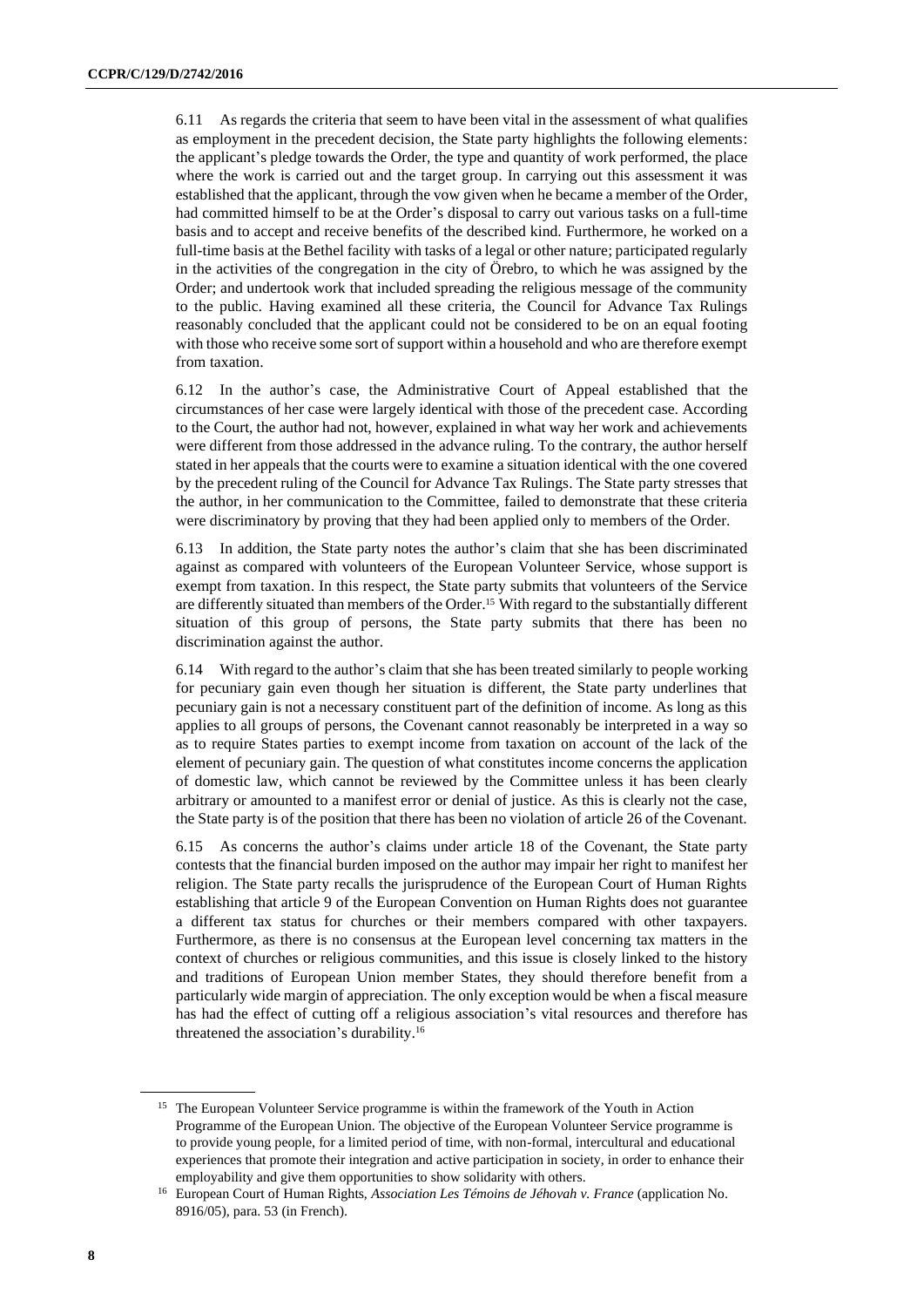6.16 In the present case, the author has not demonstrated that the payment of income tax has had any effect on her right to manifest her religion. Should the Committee come to a different conclusion, the State party maintains that the interference was prescribed by law and was necessary to protect public safety, order, health and the fundamental rights and freedoms of others. In this regard, the State party reiterates that the relevant laws are neutral and must be considered to have been formulated with sufficient precision to enable an individual to regulate his or her conduct accordingly, especially considering that the definition of "employment" does not imply that the allowance in question should be exempt from taxation. Furthermore, the tax system exists to benefit the population as a whole, as it provides funds for the health-care system, the law enforcement agencies and the judicial system. Given the relatively small amount of tax levied on the author, the interference must also be regarded as proportionate.

6.17 As regards the author's claim under article 14 (1) of the Covenant, the State party recalls that the cited article should not be interpreted as requiring States parties to address in detail all arguments advanced by a party, and the need to ensure the effective operation of the judiciary may allow courts, especially the highest courts, to merely endorse the reasons set out in the lower court's decision in dismissing an appeal in the interest of timely case management.<sup>17</sup>

6.18 In the present case, the State party is of the view that the challenged decisions provided sufficient reasoning. The decisions recount the facts of the case as well as the author's claims and the reasons for the conclusion reached. By referring to the decision of the Council for Advance Tax Rulings that was upheld by the Supreme Administrative Court, the Administrative Court and the Administrative Court of Appeal made it clear to the author why her allowance had been subject to taxation. The author's claims were thoroughly examined and comprehensively elucidated in the referenced decision of the Council for Advance Tax Rulings, and that decision was accessible to the author, who was represented by counsel. The author, however, as pointed out in the decision, failed to describe in what way her case had differed from the one examined by the Council for Advance Tax Rulings. The Administrative Court of Appeal, by stating that there was no reason to change the decision of the Administrative Court, at least implicitly considered that the facts of the author's case had not given rise to a violation of the European Convention on Human Rights.

6.19 In the light of the foregoing, the State party concludes that, should the author's claims be considered admissible, they do not reveal a violation of her rights under articles 14, 18 and 26 of the Covenant.

#### **Further submissions**

#### *From the author*

7.1 On 19 June 2018, the author replied to the State party's observations. The author first reflects on the assertions of the State party concerning the applicable laws and puts an emphasis on the provision establishing that for an income to be considered taxable as income from employment, it must be remuneration for performance. She further highlights that it is not disputed by the State party that none of the indicators of an employee-employer relationship are present in her case – i.e., there is no expectation of pecuniary gain, no payment based on achievement and no right to demand remuneration of any sort. Bearing in mind the State party's own statement that there could be cases sufficiently similar to those warranting an exemption from taxation according to common sense  $-e.g.,$  support within a household – it should be evident that it is exactly the author's case that should fall within this category on account of her advanced age and the restraints that come with it.

7.2 In response to the newly raised admissibility arguments in the State party's observations, the author submits that her advanced age was well-known to the State party from her written request for an oral hearing, her oral testimony and her appeal to the Administrative Court of Appeal.

<sup>17</sup> *Verlinden v. Netherlands* (CCPR/C/88/D/1187/2003), para. 7.7.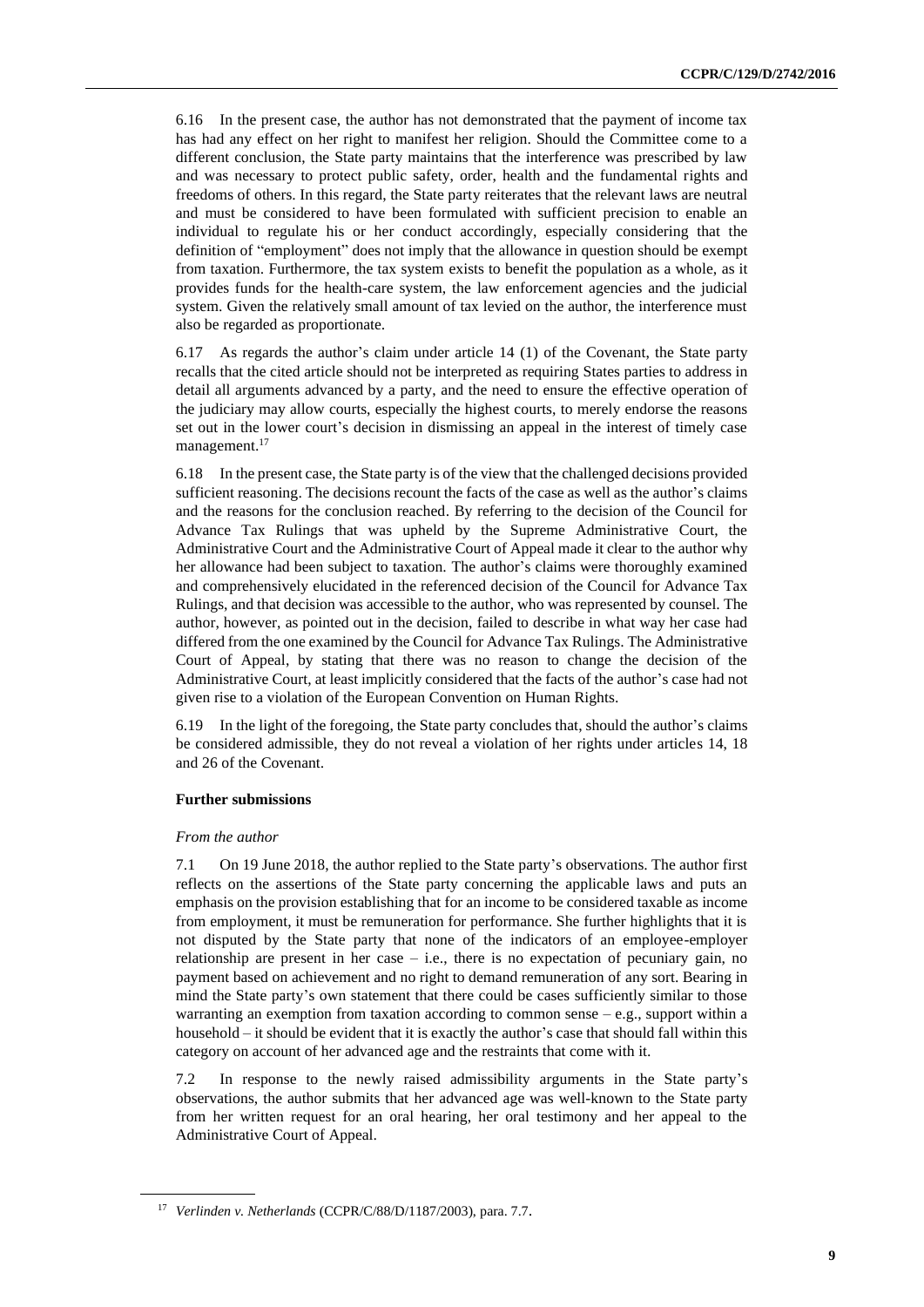7.3 She further refutes that her complaint under article 14 (1) is incompatible *ratione materiae* with the provisions of the Covenant. In response to the State party's arguments, she submits that the European Court of Human Rights has further developed its jurisprudence since *Ferrazzini v. Italy*, and ruled that a tax dispute may be admissible under the civil head of article 6 of the European Convention on Human Rights if it can be characterized as one relating to social benefits.<sup>18</sup> More importantly, article 14 (1) of the Covenant is worded differently from article 6 of the Convention. In relation to the first sentence of the former, which reads "All persons shall be equal before the courts and tribunals", the Committee explained that the guarantee not only applies to courts and tribunals addressed in the second sentence of article 14 (1), but must also be respected whenever domestic law entrusts a judicial body with a judicial task. <sup>19</sup> Since the State party assigned administrative courts to deal with tax-related matters, this guarantee remains applicable in the author's case. Furthermore, even though she acknowledges that the right to access a court or tribunal as provided for by the second sentence of article 14 (1) does not apply where domestic law does not grant any entitlement to the person concerned, <sup>20</sup> her case concerns the determination of her entitlement to an existing tax exemption that is granted by the State party to members of other religious orders. The State party's objections to admissibility should therefore be rejected.

7.4 Regarding her claims under article 26 of the Covenant, the author submits that she did submit court decisions supporting her claim that, for many years, the Tax Agency exempted members of other religious orders from taxation on the financial support they receive from their respective orders. It lies with the State party to prove that there has been a change in that practice after 1990. The evidence she provided to the domestic courts and to the Committee in appendix 26, which is based on publicly available tax information, is certainly proof to the contrary.

7.5 The author reiterates that the domestic courts failed to provide justification for the differential treatment. The fact that the courts merely made reference to another case, without explaining why they considered the two cases to be identical, does not live up to the guarantees enshrined in article 26 of the Covenant. This comparison is especially problematic because the domestic courts seem to have reached their conclusion on the basis of their assessment that the applicant in the referenced case had engaged in some outreach work. However, this apparently decisive factor was never argued to be present in the author's case.

7.6 The author also contests the State party's observations under article 18 of the Covenant. She questions the relevance of the cases of the European Court of Human Rights cited by the State party as they seem to concern the adverse effect of an otherwise valid piece of tax legislation. In the present case, however, she is challenging the discriminatory refusal of the application of an existing tax privilege granted to members of other religious orders and to volunteers of the European Volunteer Service. The European Court has already held that the member State's refusal to provide the author with a tax privilege, while granting it to members of other religious orders goes to the freedom to manifest one's religion.<sup>21</sup>

7.7 The author maintains that the domestic courts' decisions summarily rejecting her claim without addressing her claims raised in her submissions and oral testimony violate her fair trial rights.

#### *From the State party*

8. In a note verbale dated 22 February 2019, the State party reiterates that no identifiable profit-making purpose is necessary for an activity to be considered employment, and as a result, the income originating in it remains taxable. The State party further reiterates its arguments concerning non-exhaustion of domestic remedies on account of the author's failure to indicate her age and her inability to work throughout the domestic proceedings. In

<sup>18</sup> European Court of Human Rights, *Niedzwiecki v. Germany (no. 2)* (application No. 12852/08) judgment of 1 April 2010, paras. 31–32.

<sup>19</sup> Human Rights Committee, general comment No. 32, para. 24.

<sup>20</sup> Ibid., paras. 16–17.

<sup>21</sup> European Court of Human Rights, *Magyar Keresztény Mennonita Egyház and Others v. Hungary* (application No. 70945/11 et al.), judgment of 8 April 2014, paras. 92 and 94.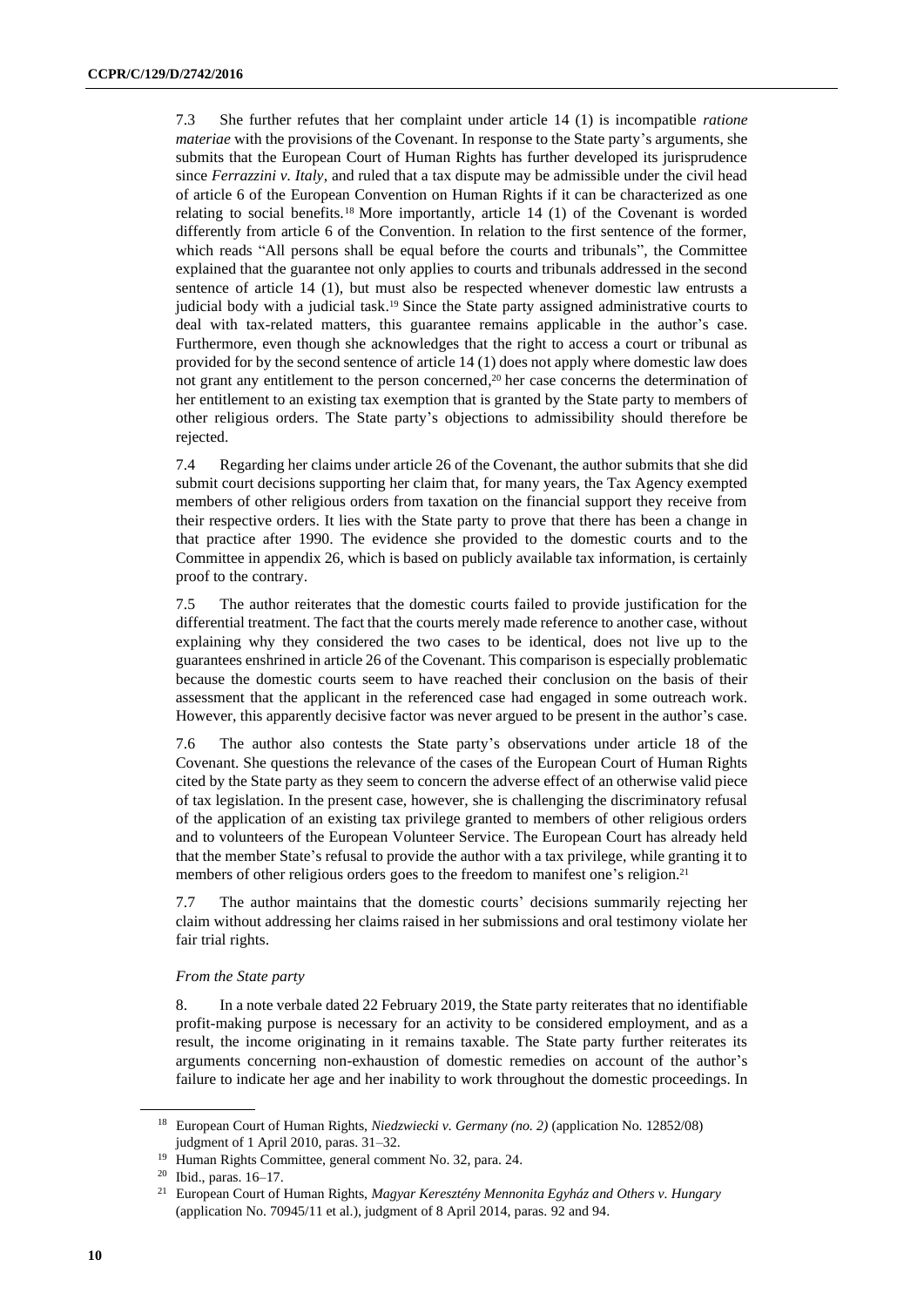any case, these claims seem to concern the application of domestic law, which falls within the competence of national courts. With regard to the issue of whether the complaint is compatible *ratione materiae* with the provisions of the Covenant, the State party argues that even if one accepts that the first sentence of article 14 (1) covers proceedings of administrative courts, the claims raised by the author do not fall within the scope of the protection enshrined therein, which is primarily about equality before courts. As regards the second sentence of article 14 (1), the State party stresses that the domestic proceedings did not concern the author's entitlement to an existing tax exemption, so these claims remain incompatible *ratione materiae* with the provisions of the Covenant. Concerning the merits of the case, the State party underlines that it is the law and the courts' jurisprudence that should be of relevance when assessing the author's request to be exempted from taxation. The law and jurisprudence do not, however, imply that an exemption of a general nature exists. The appendices submitted by the author contain unsupported statements. Even assuming that some religious orders do have members who were exempted from taxation, these may be sporadic cases that are the result of individual assessments based on the objective criteria of the law. The State party further submits that the author's newly raised claim – that is, that her alleged differential treatment may impair the image of the Order and therefore results in the impairment of her right to manifest her religion – does not raise a separate issue under article 18 of the Covenant.

#### **Issues and proceedings before the Committee**

#### *Consideration of admissibility*

9.1 Before considering any claim contained in a communication, the Committee must decide, in accordance with rule 97 of its rules of procedure, whether the communication is admissible under the Optional Protocol.

9.2 The Committee notes that the author has submitted two applications to the European Court of Human Rights, which declared them inadmissible in 2013 and 2015. The Committee observes that the author's 2013 application to the European Court concerned the author's tax assessment for the period 2004–2011 and the related domestic proceedings. These concerns, however, do not constitute a part of the present examination by the Committee as per the explicit request of the author. Accordingly, the Committee will limit this part of its consideration to the author's 2015 application to the European Court. The Committee recalls that the State party entered a reservation to article 5 (2) (a) of the Covenant to preclude the Committee from examining communications that have been previously considered by another international body. On the other hand, however, the Committee recalls its constant jurisprudence that where a complaint to another international instance, such as the European Court of Human Rights, was dismissed on procedural grounds without examination of the merits, it could not be said to have been "examined", so as to exclude the Committee's competence.<sup>22</sup>

9.3 In the present case, the author's 2015 application to the European Court of Human Rights was rejected in a single-judge formation on 1 October 2015 as the admissibility criteria set out in articles 34 and 35 of the European Convention of Human Rights were found not to have been met. In this respect, the Committee notes the State party's argument that there is nothing in the author's communication to the Committee indicating that her 2015 application to the European Court did not fulfil the purely formal criteria set out in articles 34 and 35 (1) and (2) of the Convention. Furthermore, the remaining inadmissibility grounds set out in articles 35 (3) (a) and (b) of the Convention must involve, to a certain degree, an examination of the merits of the case. According to the State party, it is therefore evident that there has been an examination of the merits of the author's case by another international investigation or settlement. The Committee recalls that when the European Court bases a declaration of inadmissibility not solely on procedural grounds but also on reasons that include a certain consideration of the merits of the case, then the same matter should be deemed to have been "examined" within the meaning of the respective reservations to article 5 (2) (a) of the Optional Protocol. However, in the particular circumstances of this case, the limited

<sup>22</sup> *Alzery v. Sweden* (CCPR/C/88/D/1416/2005), para. 8.1.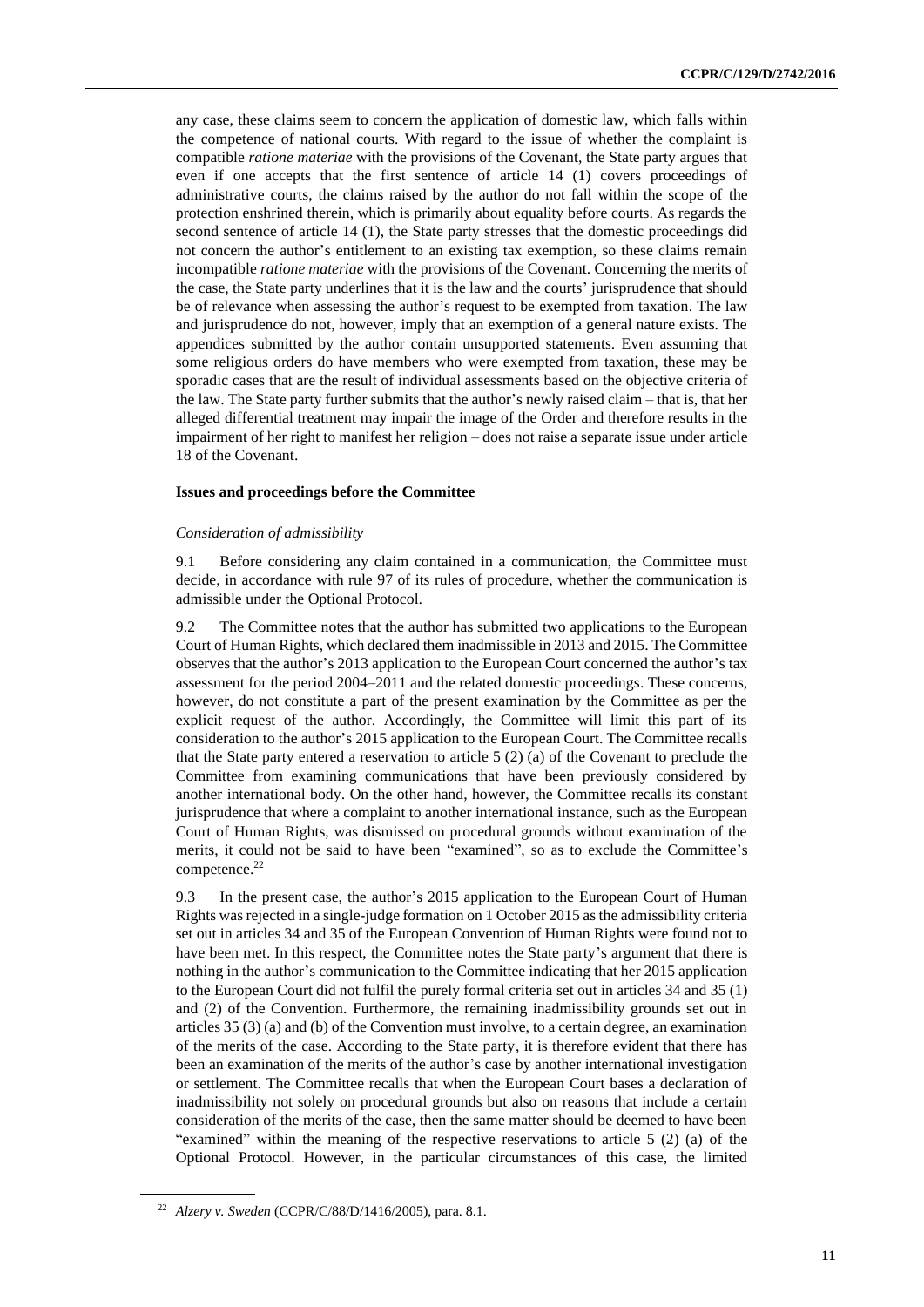reasoning contained in the succinct terms of the Court's letter does not allow the Committee to assume that the examination included sufficient consideration of the merits in accordance with the information provided to the Committee by both the author and the State party. Consequently, the Committee considers that there is no obstacle to examining the present communication under article 5  $(2)$  (a) of the Optional Protocol.<sup>23</sup>

9.4 The Committee also notes that domestic remedies have been exhausted, as required under article 5 (2) (b) of the Optional Protocol. In this respect, the Committee rejects the State party's objections to the admissibility of the author's complaint, namely that the author had failed to raise at the domestic level the issue of her inability to work because of her age. The Committee considers that the author's claims under articles 14 (1), 18 and 26 of the Covenant seem to have been raised at least in substance before the domestic authorities.

9.5 Furthermore, the Committee notes the author's claim under article 14 (1) of the Covenant that the decisions of the domestic authorities were not duly reasoned. The Committee is mindful of the State party's position that this part of the author's complaint should be declared inadmissible for being incompatible *ratione materiae* with the provisions of the Covenant.

9.6 The Committee recalls that article 14 is of a particularly complex nature, combining various guarantees with different scopes of application. The first sentence of paragraph 1 sets out a general guarantee of equality before courts and tribunals that applies regardless of the nature of proceedings before such bodies. The right to equality before courts and tribunals, in general terms, guarantees, in addition to the principles mentioned in the second sentence of article 14 (1), those of equal access and equality of arms, and ensures that the parties to the proceedings in question are treated without any discrimination. $24$ 

9.7 In addition, with regard to the author's claims insofar as they have been presented under the second sentence of article 14 (1) of the Covenant, the Committee recalls that the right to a fair and public hearing by a competent, independent and impartial tribunal is guaranteed in cases regarding the determination of criminal charges against individuals or of their rights and obligations in a suit at law. The concept of determination of rights and obligations "in a suit at law" encompasses (a) judicial procedures aimed at determining rights and obligations pertaining to the areas of contract, property and torts in the area of private law, as well as (b) equivalent notions in the area of administrative law such as the termination of employment of civil servants for other than disciplinary reasons, the determination of social security benefits or the pension rights of soldiers, or procedures regarding the use of public land or the taking of private property. In addition, it may (c) cover other procedures which, however, must be assessed on a case-by-case basis in the light of the nature of the right in question.<sup>25</sup>

9.8 In applying these principles to the present case, the Committee observes the State party's argument that tax disputes cannot be considered to relate to a determination of rights and obligations in a suit at law. In this respect, the Committee does not deem it necessary to determine in the present case whether or not matters relating to the imposition of taxes are rights or obligations in a suit at law as, in any event, the author's claims are not sufficiently substantiated for the purposes of article 2 of the Optional Protocol. As to the author's claim about the insufficient reasoning in the domestic decisions, the Committee is mindful of the State party's argument that the domestic decisions recount the facts of the case and the author's claims, and that they also contain the reasons for the conclusion reached by the authorities by referring to other relevant decisions that had been accessible to the author. The Committee further observes that it seems to be common ground that a criminal charge was not an issue, and the Committee does not perceive any criminal connotation in the present case, which could have required stronger guarantees. In the light of these circumstances, the Committee considers that nothing has been brought before it to allow it to conclude that the author had not been provided the same procedural rights as the opponent party or that similar cases are not dealt with in similar proceedings, or that the domestic proceedings had

<sup>23</sup> *Puertas v. Spain* (CCPR/C/107/D/1945/2010), para. 7.3.

<sup>24</sup> Human Rights Committee, general comment No. 32, paras. 7–8 and 13–14.

<sup>25</sup> Ibid., para. 16.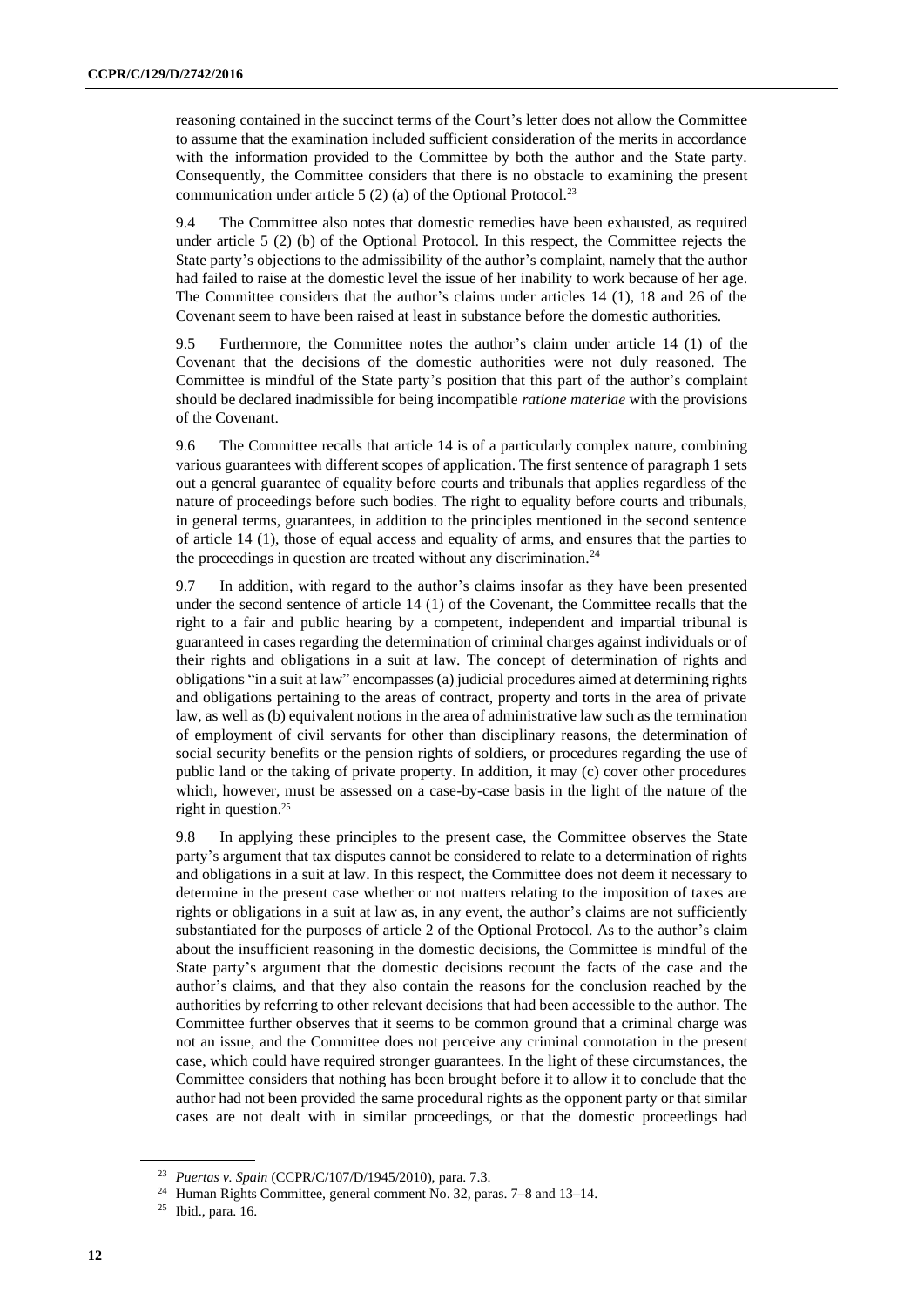otherwise infringed her right to equality before the courts. The author's claims under article 14 (1) are therefore inadmissible under article 2 of the Optional Protocol.

9.9 With regard to article 26 of the Covenant, the Committee notes the author's argument that even though the State party has long exempted members of other religious orders from paying an income tax on the financial support received from their respective orders, her request for exemption has been denied. She argues that this exemption is based on the fact that members of those orders are not to be considered employees as they do not serve for pecuniary gain. Despite the realities of her situation, especially her advanced age, her membership with the Order had been presumed to be based on an employment relationship.

9.10 On the other hand, the Committee takes note of the State party's observations asserting that there is no provision in Swedish law guaranteeing a general tax exemption status for members of certain religious communities. Apart from a few sporadic cases dating back to an era before the tax reform of 1990 had occurred, there is in fact no jurisprudence that would indicate that members of orders other than that of the author should be exempt from taxation as a general rule. Although no evidence has been put forward in this regard, the State party acknowledges that there may be a few cases where such an exemption has been granted, but these decisions must have been based on individual assessments in compliance with the objective criteria of the law.

9.11 In the consideration of the present case, the Committee recalls that article 26 prohibits discrimination in law or in fact in any field regulated and protected by public authorities. Article 26 is therefore concerned with the obligations imposed on States parties with regard to their legislation and the application thereof. Thus, when legislation is adopted by a State party, it must comply with the requirement of article 26 that its content should not be discriminatory.<sup>26</sup> On the other hand, not every differentiation of treatment will constitute discrimination.<sup>27</sup>

9.12 In the present case, the Committee observes that the impugned law does not prescribe for the exemption of certain individuals from taxation on the basis of their religion. Even though it has already been established that a violation of article 26 may result from the discriminatory effect of a rule or measure that is neutral at face value or without intent to discriminate,<sup>28</sup> in the circumstances of the present case, the Committee notes that the relevant laws affect all individuals equally, including members of other religious organizations. In this respect, the Committee observes that the author bases her discrimination claim on court cases dating back to 1957, 1968 and 1986, which all long precede the tax reform of 1990 and the entry into force of the Income Tax Act on 1 January 2000 that served as a basis for the domestic proceedings in her case. The Committee further considers that taking into account the specificities of the European Volunteer Service programme, it has not been substantiated that volunteers of the European Volunteer Service are similarly situated to members of the Order for the purposes of its examination under article 26 of the Covenant.

9.13 Furthermore, in the Committee's view determining whether the situation of those subjected to and exempt from taxation is de facto the same or different, basically requires an assessment of the facts, in particular, whether a certain kind of remuneration is to be regarded as income from employment for the purposes of the relevant provisions of the Income Tax Act, which is a matter for the domestic courts.

9.14 At this juncture, the Committee recalls that it is generally for the organs of States parties to the Covenant to review and evaluate facts and evidence, unless it can be established that such evaluation was clearly arbitrary or otherwise amounted to a denial of justice. In such circumstances and in view of the fact that nothing has been brought before it to conclude otherwise, the Committee considers that the author failed to demonstrate that, as regards her eligibility to tax exemption under the relevant laws, the evaluation of the domestic authorities was clearly arbitrary or otherwise amounted to a denial of justice in a way constituting differential treatment contrary to article 26 of the Covenant.

<sup>26</sup> Human Rights Committee, general comment No. 18 (1989), para. 12.

<sup>27</sup> Ibid., para. 13.

<sup>28</sup> *Prince v. South Africa* (CCPR/C/91/D/1474/2006), para. 7.5.